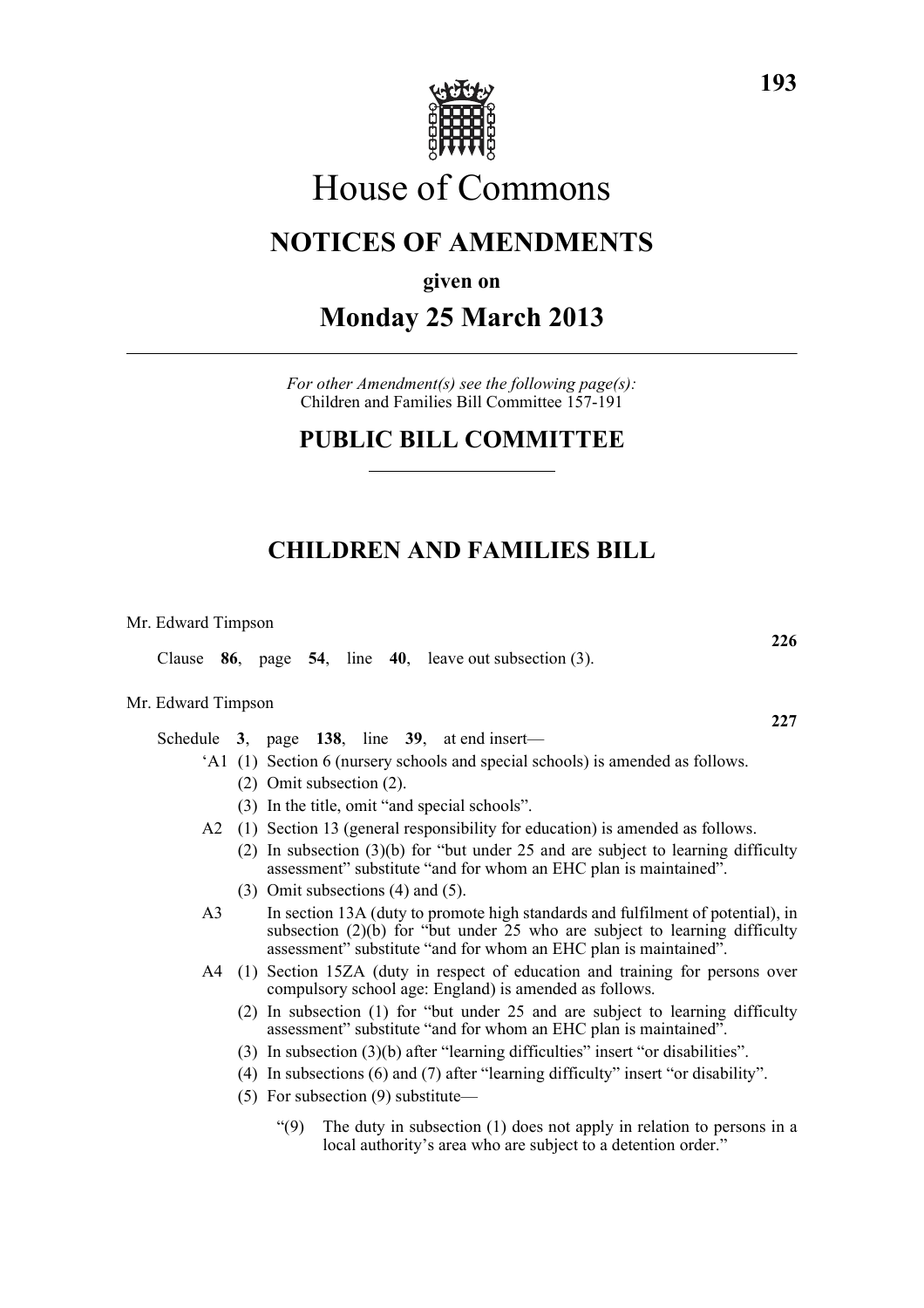- A5 In section 15A (powers in respect of education and training for 16 to 18 year olds), in subsection (3) for the words from "a local authority" to the end substitute "—
	- (a) a local authority in England must in particular have regard to the needs of persons with learning difficulties or disabilities (within the meaning of section  $15ZA(6)$  and (7));
	- (b) a local authority in Wales must in particular have regard to the needs of persons with learning difficulties (within the meaning of section 41(5) and (6) of the Learning and Skills Act 2000)."
- A6 In section 15B (functions in respect of education for persons aged over 19), in subsection (3) for the words from "a local authority" to the end substitute "-
	- (a) a local authority in England must in particular have regard to the needs of persons with learning difficulties or disabilities (within the meaning of section  $15ZA(6)$  and  $(7)$ );
	- (b) a local authority in Wales must in particular have regard to the needs of persons with learning difficulties (within the meaning of section 41(5) and (6) of the Learning and Skills Act 2000)."
- A7 In section 18A (provision of education for persons subject to youth detention), in subsection (2)—
	- (a) in paragraph (b) omit "or learning difficulties (within the meaning of section  $15ZA(6)$  and  $(7)$ ", and
	- (b) after that paragraph insert—
		- "(ba) in the case of a local authority in England, any learning difficulties or disabilities (within the meaning of section  $15ZA(6)$  and (7)) the persons may have;
		- (bb) in the case of a local authority in Wales, any learning difficulties (within the meaning of section 41(5) and (6) of the Learning and Skills Act 2000) the persons may have;".'.

Mr. Edward Timpson

Schedule **3**, page **139**, leave out lines 5 to 8.

#### Mr. Edward Timpson

Schedule **3**, page **139**, line **8**, at end insert—

- '2A (1) Section 312 (meaning of "special educational needs" and "special educational provision" etc) is amended as follows.
	- (2) In subsections (1) and (2), after "child" insert "in the area of a local authority in Wales".
	- (3) In subsection (3A)—
		- (a) in paragraph  $(a)$ 
			- (i) omit "15ZA", and
			- (ii) for ", 15B and 507B" substitute "and 15B", and
		- (b) in paragraph (b), before "determining" substitute "a local authority in Wales".
	- (4) In subsection (4), after ""special educational provision"" insert ", in relation to a child in the area of a local authority in Wales,".'.

**228**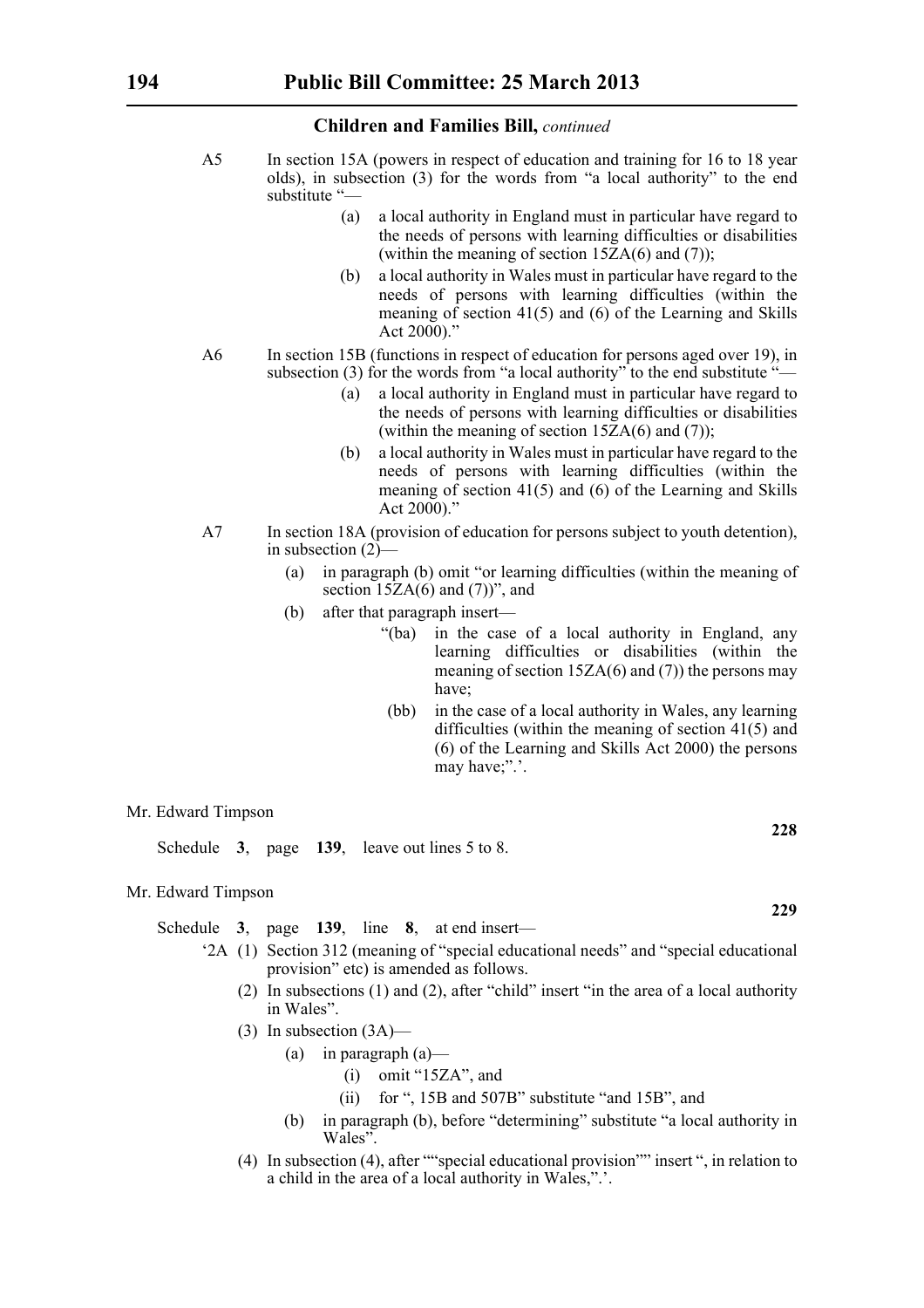#### Mr. Edward Timpson

- Schedule **3**, page **139**, line **9**, leave out paragraph 3 and insert—
	- '3 (1) Section 313 (code of practice) is amended as follows.
		- (2) In subsections (1) and (4) for "Secretary of State" substitute "Welsh Ministers".
		- (3) In subsection  $(5)$ 
			- (a) after "means" insert "the Special Educational Needs Tribunal for Wales.", and
			- (b) omit paragraphs (a) and (b).
	- 3A (1) Section 314 (making and approval of code) is amended as follows.
		- (2) In subsection  $(1)$ 
			- (a) for "Secretary of State proposes" substitute "Welsh Ministers propose", and
			- (b) for "he" substitute "they".
		- (3) In subsection  $(2)$ 
			- (a) for "Secretary of State" substitute "Welsh Ministers",
			- (b) for "he thinks" substitute "they think", and
			- (c) for "them" substitute "those persons".
		- (4) For subsection (3) substitute—
			- "(3) If the Welsh Ministers determine to proceed with the draft (either in its original form or with such modifications as they think fit) they shall lay it before the National Assembly for Wales."
		- $(5)$  In subsection  $(4)$ 
			- (a) for "each house, the Secretary of State" substitute "the National Assembly for Wales, the Welsh Ministers", and
			- (b) for "the Secretary of State may" substitute "the Welsh Ministers may".'.

#### Mr. Edward Timpson

|                                   |                                                          |  |  |  |  | Schedule 3, page 139, line 14, at end insert— |  |  |  |
|-----------------------------------|----------------------------------------------------------|--|--|--|--|-----------------------------------------------|--|--|--|
| $^{\circ}$ () In subsection (2) — |                                                          |  |  |  |  |                                               |  |  |  |
|                                   | (a) in paragraph (a), for sub-paragraph (ii) substitute— |  |  |  |  |                                               |  |  |  |

"(ii) the governing body of the school or, if the school is in England, its head teacher,", and

- (b) in paragraph (c), for sub-paragraph (ii) substitute—
	- "(ii) the governing body of the school or, if the school is in England, its head teacher,".'.

Mr. Edward Timpson

Schedule **3**, page **139**, line **16**, leave out 'National Assembly for Wales' and insert 'Welsh Ministers'.

**230**

#### **232**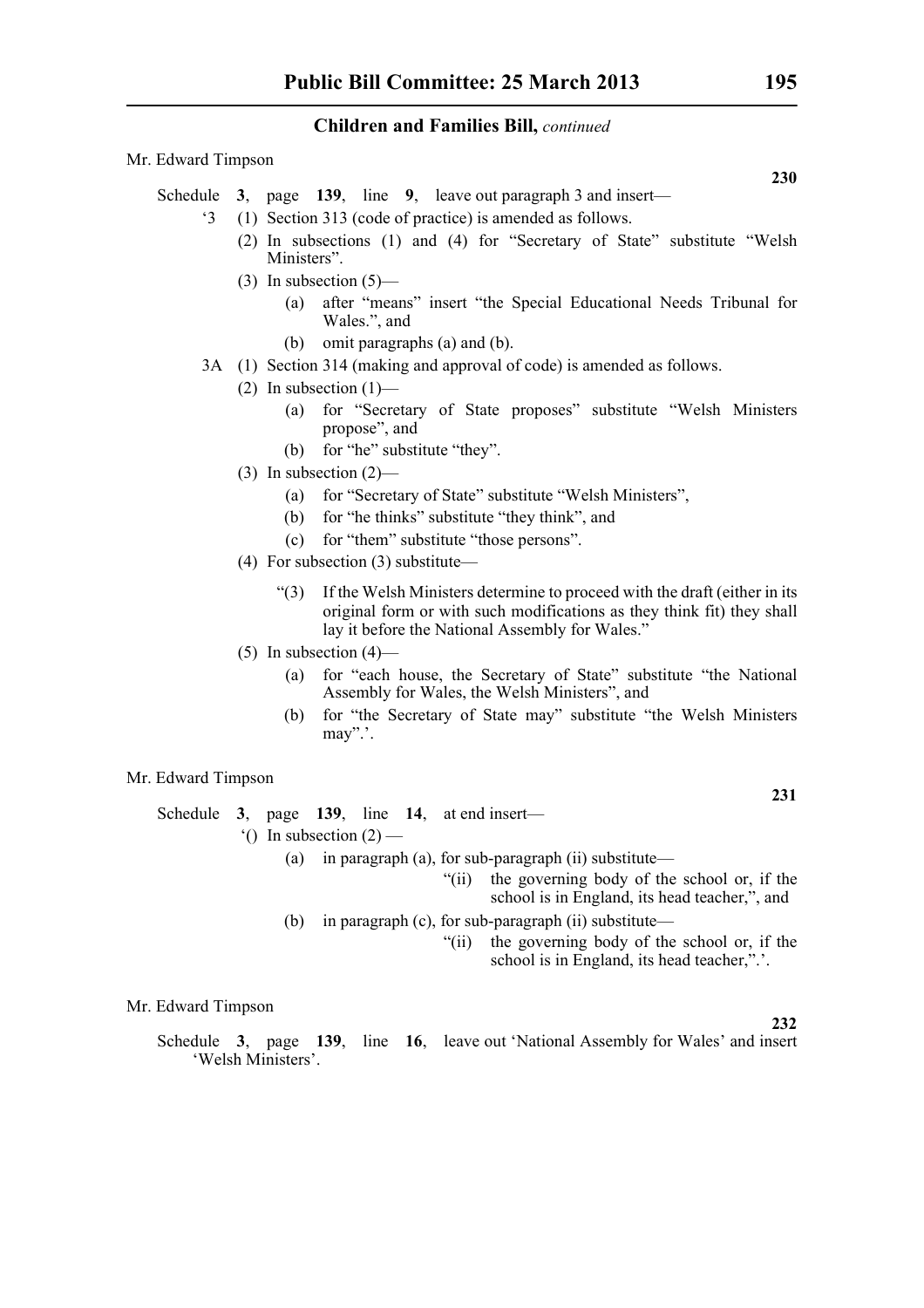- Schedule **3**, page **139**, line **18**, leave out sub-paragraph (3) and insert—
	- $^{\circ}$ () In subsection (10)—
		- (a) omit ", in relation to Wales,", and
		- (b) for "National Assembly for Wales" substitute "Welsh Ministers".'.

#### Mr. Edward Timpson

Schedule **3**, page **139**, line **18**, at end insert—

- '4A In section 317 (duties of governing body or local authority in relation to pupils with special educational needs), in subsection (5)—
	- (a) after "foundation special school shall" insert "include special needs information in the report prepared under section  $30(1)$  of the Education Act 2002 (governors' report).", and
	- (b) omit paragraphs (a) and (b).
- 4B (1) Section 318 (provision of goods and services in connection with special educational needs) is amended as follows.
	- (2) Omit subsections (3) and (3A).
	- (3) In subsection (3B) omit "in Wales" (in the first place it occurs).
	- (4) In consequence of the repeal made by sub-paragraph (2)—
		- (a) in Schedule 30 to the School Standards and Framework Act 1998 omit paragraph 75(4),
		- (b) in the Education Act 2002, in section 194 omit subsection (2)(a), and
		- (c) in Schedule 2 to the Childcare Act 2006, omit paragraph 21.
- 4C In section 326 (appeal against contents of statement), in subsection (4)(c) for the words from "in the case" to "in the proceedings" substitute "in the proceedings the child has proposed the school".
- 4D (1) Section 326A (unopposed appeals) is amended as follows.
	- (2) In subsection  $(1)$ , for paragraph  $(a)$  substitute—
		- "(a) the parent of a child, or a child, has appealed to the Tribunal under section 325, 328, 329 or 329A or paragraph 8(3) of Schedule 27 against a decision of a local authority, and".
	- (3) In subsection  $(6)$ 
		- (a) after "regulations made" insert "by the Welsh Ministers", and
		- (b) omit paragraphs (a) and (b).
- 4E (1) Section 328A (appeal against determination of local authority in England not to amend statement following review) is repealed.
	- (2) In consequence of the repeal made by sub-paragraph (1), section 2 of the Children, Schools and Families Act 2010 is repealed.
- 4F (1) Section 329A (review or assessment of educational needs at request of responsible body) is amended as follows.
	- (2) In subsection  $(14)$ 
		- (a) after ""Relevant early years education"" insert "has the same meaning as it has (in relation to Wales) in section 123 of the School Standards and Framework Act 1998 except that it does not include early years education provided by a local authority at a maintained nursery school.", and
		- (b) omit paragraphs (a) and (b).
	- (3) In subsection  $(15)$ 
		- (a) omit ", in relation to Wales,", and

**234**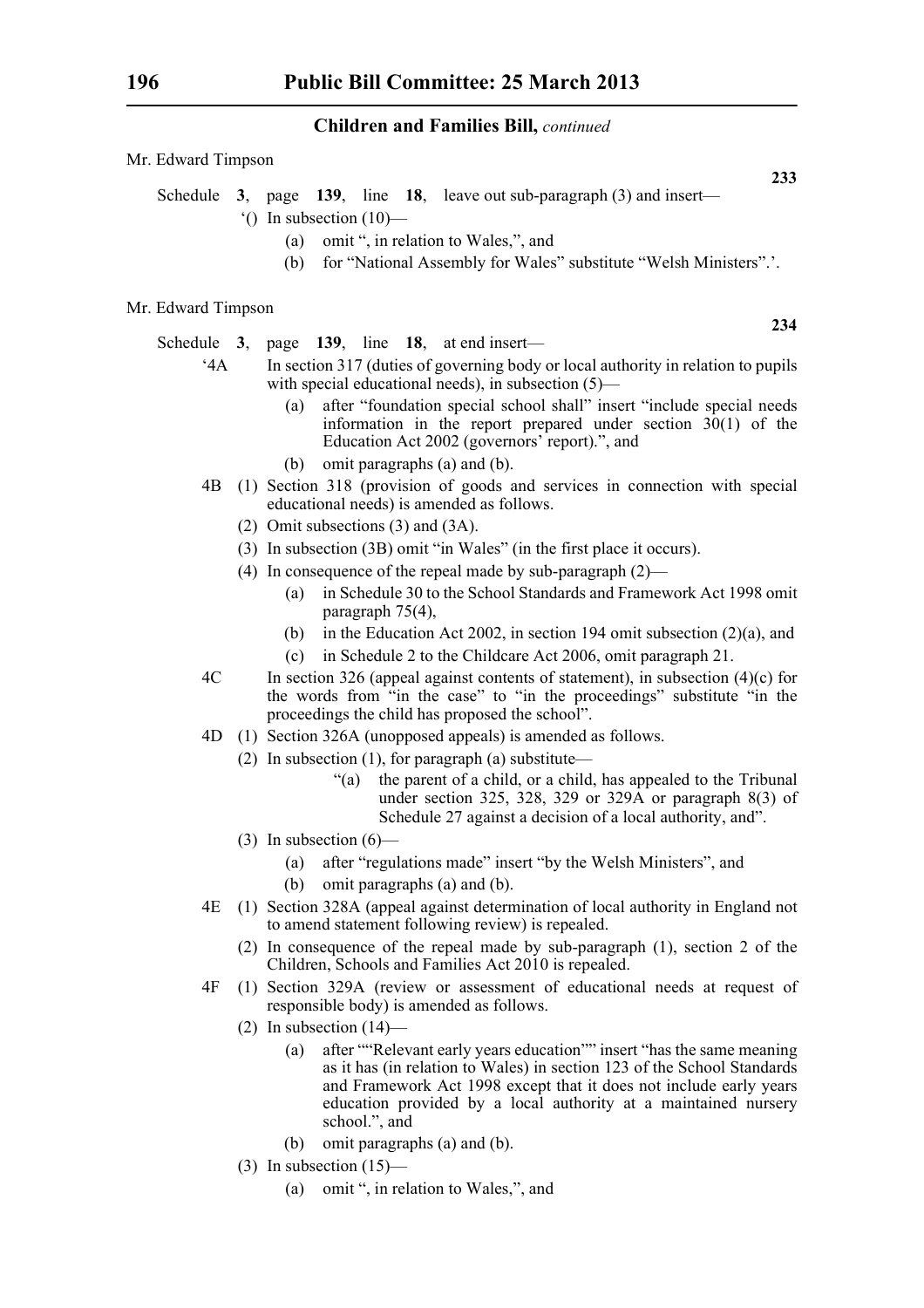- (b) for "National Assembly for Wales" substitute "Welsh Ministers".
- (4) In consequence of the amendments made by sub-paragraph (2), in paragraph 22 of Schedule 2 to the Childcare Act 2006, omit sub-paragraph (4).
- (5) Until the coming into force in relation to Wales of the amendments made by paragraph 22(2) and (3) of Schedule 2 to the Childcare Act 2006, section 329A of EA 1996 has effect as if for subsection (14) (as amended by sub-paragraph (2)) there were substituted—
	- "(14) "Relevant nursery education" has the same meaning as in section 123 of the School Standards and Framework Act 1998, except that it does not include nursery education provided by a local authority at a maintained nursery school."
- 4G (1) Section 332ZA (right of a child to appeal to the Welsh Tribunal) is amended as follows.
	- (2) In subsection (1) omit "Welsh".
	- (3) In the title omit "Welsh".
- 4H In section 332ZB (notice and service of documents on a child in relation to an appeal by the child), in subsection (1) omit "in Wales".
- 4I (1) Section 332ZC (case friends—Wales) is amended as follows.
	- (2) In subsection (1), in paragraph (a) omit "in Wales".
	- (3) In subsection (3), in paragraph (a) omit "Welsh".
	- (4) In the title, omit "—Wales".
- 4J (1) Section 332A (advice and information for parents—England) is repealed.
	- (2) In consequence of the repeal made by sub-paragraph (1), section 2 of the Special Educational Needs and Disability Act 2001 is repealed.
	- (3) The repeals made by sub-paragraphs (1) and (2) do not affect the application for the time being of section 332A to certain local authorities in Wales by virtue of article 4(a) of the Education (Wales) Measure 2009 (Commencement No 3 and Transitional Provisions) Order 2012 (SI 2012/320).
- 4K (1) Section 332AA (advice and information— Wales) is amended as follows.
	- (2) In subsection (1) omit "in Wales".
	- (3) In the title, omit "— Wales".
- 4L (1) Section 332B (resolution of disputes—England) is repealed.
	- (2) In consequence of the repeal made by sub-paragraph (1), section 3 of the Special Educational Needs and Disability Act 2001 is repealed.
	- (3) The repeals made by sub-paragraphs (1) and (2) do not affect the application for the time being of section 332B to certain local authorities in Wales by virtue of article 4(b) of the Education (Wales) Measure 2009 (Commencement No 3 and Transitional Provisions) Order 2012 (SI 2012/320).
- 4M (1) Section 332BA (resolution of disputes—Wales) is amended as follows.
	- (2) In subsections (1) and (2) omit "in Wales".
	- (3) In the title, omit "—Wales".
- 4N (1) Section 332BB (independent advocacy services—Wales) is amended as follows.
	- (2) In subsections (1) and (5) omit "in Wales".
	- (3) In the title, omit "—Wales".
- 4O (1) Sections 332C to 332E (information about children in England with special educational needs) are repealed, and the cross-heading which precedes section 332C is omitted.
	- (2) In consequence of the repeals made by sub-paragraph (1), section 1 of the Special Educational Needs (Information) Act 2008 is repealed.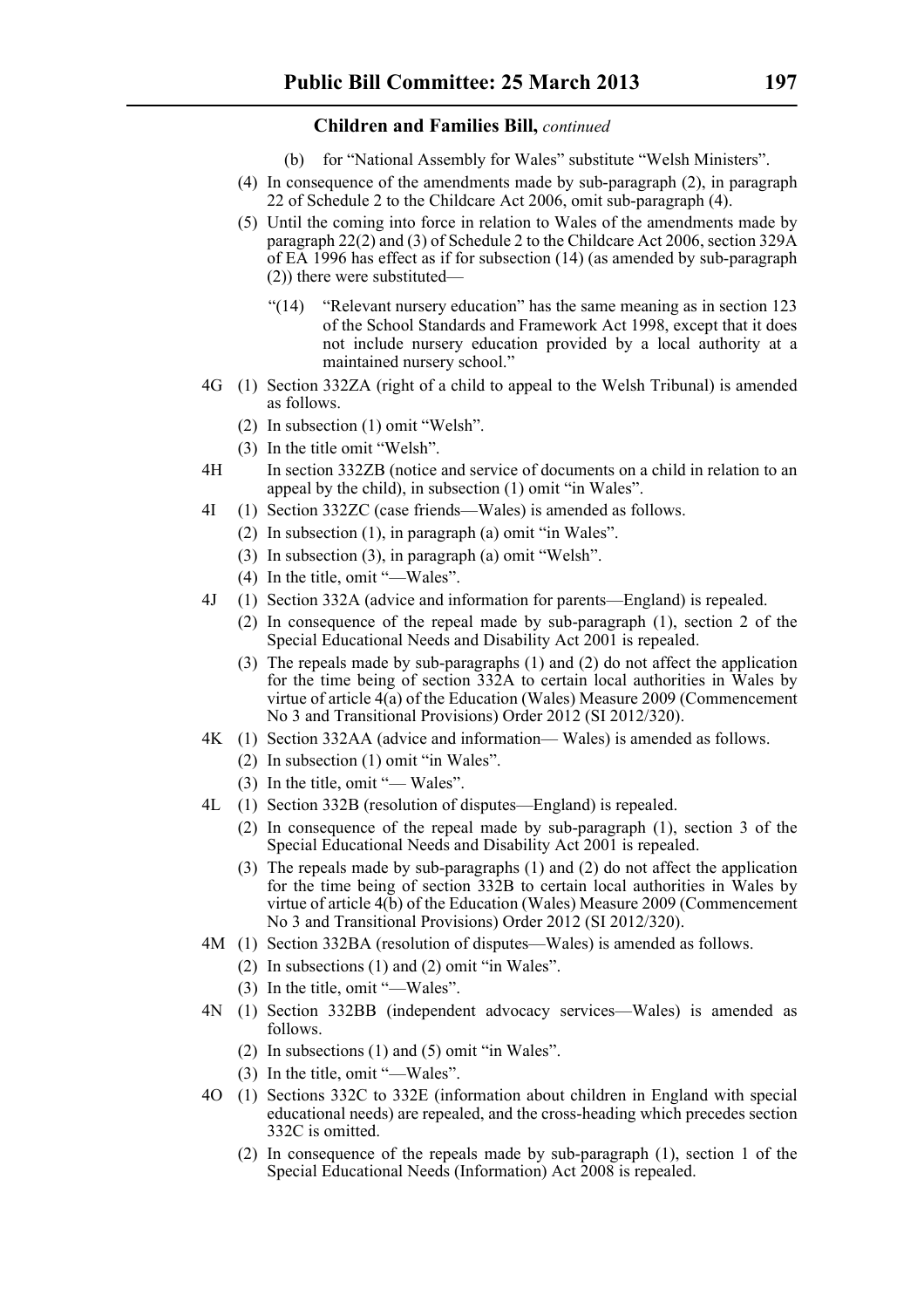- 4P In the cross-heading which precedes section 333 (Special Educational Needs Tribunal) after "Tribunal" insert "for Wales".
- 4Q (1) Section 333 (constitution of Welsh Tribunal) is amended as follows.
	- (2) Omit subsection (1ZB).
	- (3) In the following provisions, omit "Welsh"—
		- (a) subsection (1),
		- (b) in subsection  $(2)$ , paragraphs  $(a)$ ,  $(b)$  and  $(c)$ ,
		- (c) in subsection (5), paragraph (a), and paragraph (b) (in the first place it occurs), and
		- (d) subsection (6) (in the second place it occurs).
	- (4) In the title, omit "Welsh".
- 4R In section 335 (remuneration and expenses), in subsection (1) and (2) omit "Welsh" (in each case, in the second place it occurs).
- 4S (1) Section 336 (Tribunal procedure) is amended as follows.
	- (1) In the following provisions omit "Welsh"—
		- (a) subsection (1) (in the second place it occurs),
		- (b) in subsection (2), paragraphs (b), (o) and (p),
		- (c) subsection (2A),
		- (d) subsection (3) (in the second place it occurs), and
		- (e) subsection (4) (in the first place it occurs).
		- (2) Omit subsection (5A).
	- (3) In subsection  $(6)$  omit "or  $(5A)$ ".
- 4T (1) Section 336ZB (appeals from the Welsh Tribunal to the Upper Tribunal) is amended as follows.
	- (2) In the following provisions, omit "Welsh"—
		- (a) subsection (1) (in both places it occurs),
		- (b) subsection (2), and
		- (c) subsection (3).
	- (3) In the title, omit "Welsh".
- 4U In section 336A (compliance with orders), in subsection (2)—
	- (a) after "made" insert "by the Welsh Ministers with the agreement of the Secretary of State.", and
	- (b) omit paragraphs (a) and (b).'.

#### Mr. Edward Timpson

Schedule **3**, page **139**, line **29**, at end insert—

- ' (1) Section 348 (provision of special education at non-maintained schools) is amended as follows.
- (2) In subsection (1) after paragraph (a) (and before the "and" which follows it) insert—

"(aa) the child is in the area of a local authority in Wales,".

(3) In the title, at the end insert "—Wales".'.

#### Mr. Edward Timpson

Schedule **3**, page **140**, line **33**, at end insert—

'11A(1) Section 483A (city colleges and academies: special educational needs) is amended as follows.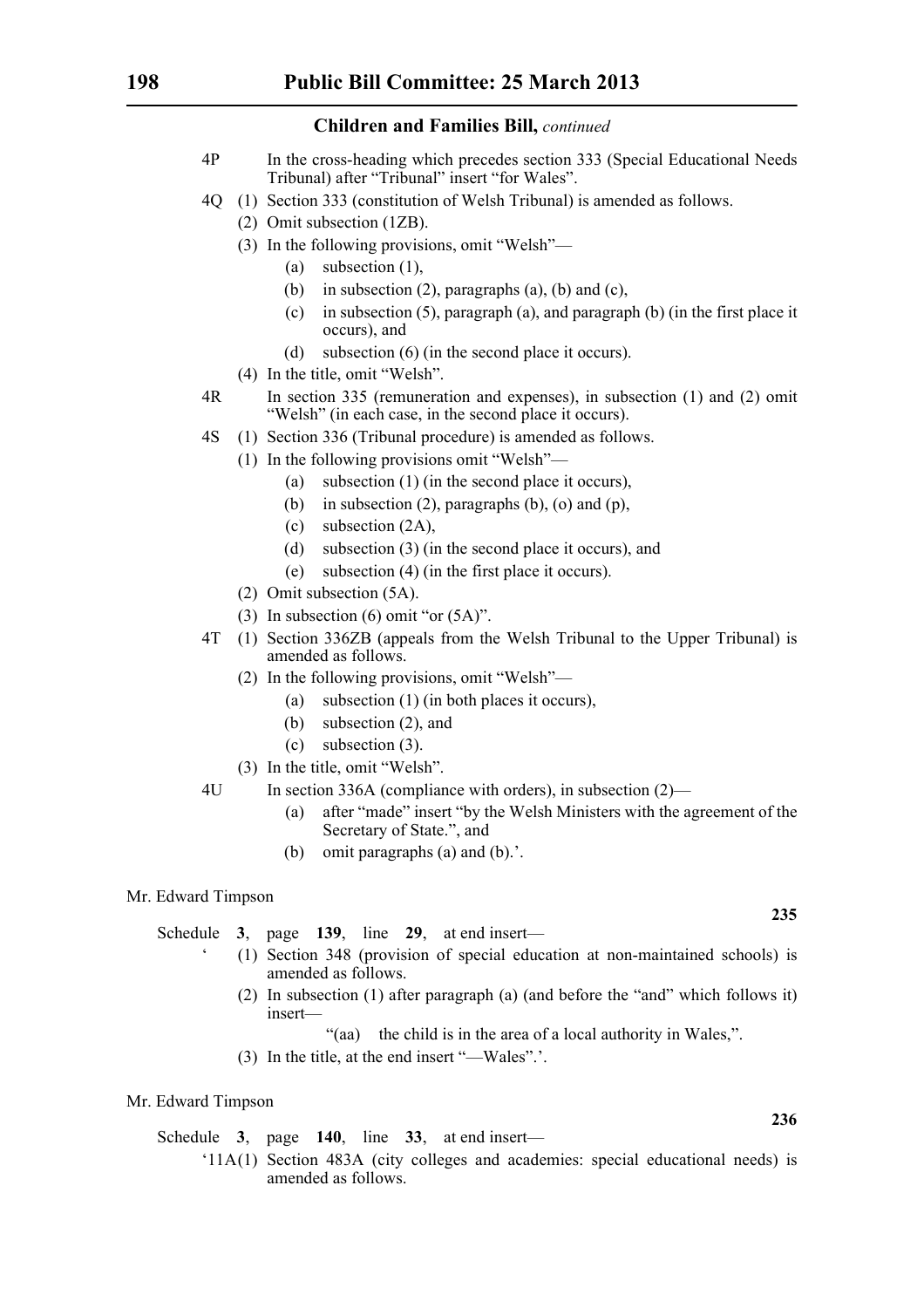- (2) In subsection (2), in paragraph (a) for "a statement is maintained under section 324" substitute "an EHC plan or a statement under section 324 is maintained".
- (3) In subsection (3), in paragraph (a) for "the statement" substitute "the EHC plan".
- (4) In subsection (4), in paragraphs (a) and (b) after "specified in" insert "the plan or".
- 11B In section 507B (local authorities in England: functions in respect of leisuretime activities etc for persons aged 13 to 19 and certain persons aged 20 to 24), in subsection (2)(b) after "learning difficulty" insert "or disability".
- 11C In section 508F (local authorities in England: provision of transport etc for adult learners), in subsection (9) in the definition of "relevant young adult" for "who is aged under 25 and is subject to learning difficulty assessment" substitute "for whom an EHC plan is maintained".
- 11D In the title of section 508I (complaints about transport arrangements etc for young adults subject to learning difficulty assessment: England), for "adults subject to learning difficulty assessment" substitute "adult for whom EHC plan is maintained".
- 11E (1) Section 509AB (local authorities in England: further provision about transport policy statements for persons of sixth form age) is amended as follows.
	- (2) In subsection (1) after "difficulties" insert "or disabilities".
	- (3) In subsection (2)(b) after "difficulties" (in each place it occurs) insert "or disabilities".
- 11F In section 509AC (interpretation of sections 509AA and 509AB), in subsection (4) after "learning difficulties" insert "or disabilities".
- 11G (1) Section 514A (provision of boarding accommodation for persons subject to learning difficulty assessment) is amended as follows.
	- (2) In subsection  $(1)$ 
		- (a) after "who is" insert "over compulsory school age and for whom an EHC plan is maintained.", and
		- (b) omit paragraphs (a) and (b).
	- (3) In the title, for "persons subject to learning difficulty assessment" substitute "person for whom an EHC plan is maintained".
- 11H In section 517 (payment of fees at schools not maintained by a local authority), in subsection  $(1)$ , for "or Part IV (special education needs)" substitute ", Part 4 (special education needs) or Part 3 of the Children and Families Act 2013 (children and young people in England with special educational needs)".
- 11I (1) Section 532A (direct payments: persons with special educational needs or subject to learning difficulty assessment) is amended as follows.
	- $(2)$  In subsection  $(1)$ 
		- (a) after "("the beneficiary")" insert "for whom the authority maintain an EHC plan.", and
		- (b) omit paragraphs (a) and (b).
	- (3) In subsection (2)—
		- (a) for paragraph (a) substitute—
			- "(a) special educational provision specified in the EHC plan;", and
		- (b) omit paragraph (b).
	- (4) In the title, omit "or subject to learning difficulty assessment".
- 11J In section 532B (direct payments: pilot schemes), in subsection (9) for paragraph (a) substitute—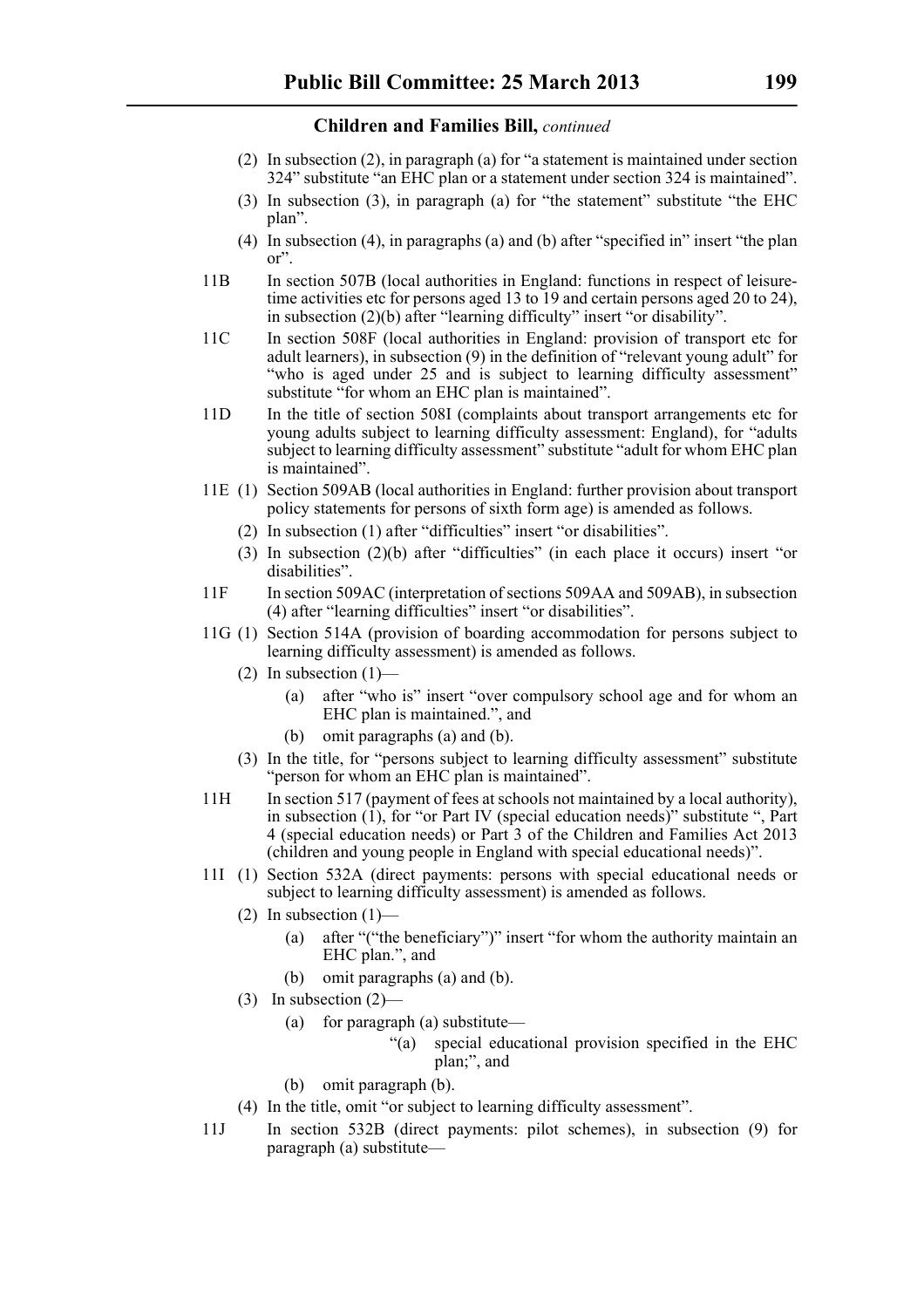- "(a) section 43 of the Children and Families Act 2013 (duty to secure special educational provision in accordance with EHC plan);".
- 11K In section 560A (work experience for persons over compulsory school age), in subsection (1)(b) for "but under  $25$  and are subject to learning difficulty assessment" substitute "and for whom an EHC plan is maintained".
- 11L (1) Section 562C (detained persons with special educational needs) is amended as follows.
	- (2) In subsection (1) after "local authority" insert "in England were maintaining an EHC plan for a detained person, or a local authority in Wales".
	- (3) In subsection (2) after "must" insert "maintain the plan or".
	- (4) In subsection (4), in paragraph (a) after "specified in" insert "the plan or".
- 11M (1) Section 562G (information to be provided where statement of special educational needs previously maintained) is amended as follows.
	- (2) In subsection (1) after "local authority" insert "in England were maintaining an EHC plan for the person, or a local authority in Wales".
	- (3) In subsection (3)—
		- (a) after "maintaining" insert "the plan or", and
		- (b) after "copy of" insert "the plan or".
	- (4) In subsection (4) for "a statement for the person under section 324," substitute "an EHC plan or a statement under section 324 for the person,".
	- $(5)$  In subsection  $(5)$ 
		- (a) after "maintaining" insert "the plan or", and
		- (b) after "copy of" insert "the plan or".
	- (6) In subsection (7), in paragraph (b) after "maintaining" insert "the EHC plan or".
	- (7) In subsection (8)—
		- (a) after "maintaining" insert "the plan or", and
		- (b) in paragraph (a), for "a statement was being maintained for the person by a local authority under section 324" substitute "an EHC plan or a statement under section 324 was being maintained for the person by a local authority".
	- (8) In subsection (9) after "a copy of any" insert "plan or".
- 11N (1) Section 562H (release of detained person appearing to host authority to require assessment) is amended as follows.
	- (2) For subsection (2) substitute—
		- "(2) Subsection (3) applies where it appears to the host authority that—
			- (a) if the home authority are a local authority in England, the detained person will, on release, be a child within the meaning given in section 579(1);
			- (b) if the home authority are a local authority in Wales, the detained person will, on release, be a child within the meaning given in section 312(5)."
	- (3) In subsection (5), in paragraph (a) after "learning difficulty" insert "or disability".'.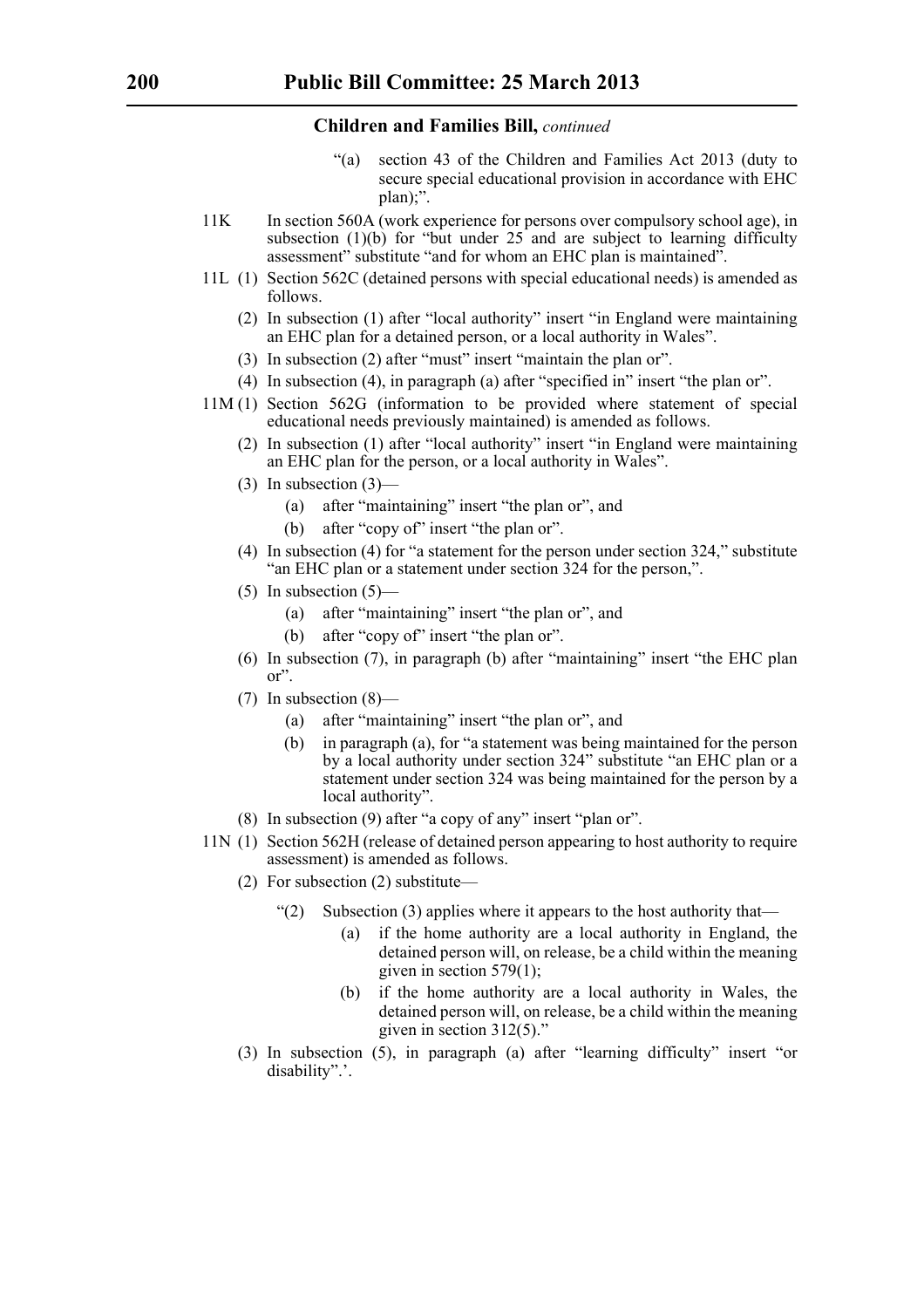| Mr. Edward Timpson                                               |                                                                                                                                                                                                                                                                                                                                                                                                                                                                                                                             |                   |  |  |
|------------------------------------------------------------------|-----------------------------------------------------------------------------------------------------------------------------------------------------------------------------------------------------------------------------------------------------------------------------------------------------------------------------------------------------------------------------------------------------------------------------------------------------------------------------------------------------------------------------|-------------------|--|--|
| Schedule 3, page 141, line 3, at end insert-<br>$\left( \right)$ | "special educational provision"-<br>in relation to a person in the area of a local authority in<br>(a)<br>England, has the meaning given by section $21(1)$ and (2)<br>of the Children and Families Act 2013;<br>in relation to a child in the area of a local authority in<br>(b)<br>Wales, has the meaning given by section $312(4)$ ;",<br>after subsection (1) insert—                                                                                                                                                  | 237               |  |  |
| " $(1A)$<br>$\left( \right)$<br>(3A)                             | For the purposes of this Act a person is subject to learning<br>difficulty assessment if-<br>an assessment under section 140 of the Learning and<br>(a)<br>Skills Act 2000 (learning difficulty assessments: Wales)<br>has been conducted in respect of the person, or<br>arrangements for such an assessment to be conducted in<br>(b)<br>respect of the person have been made or are required to<br>be made.", and<br>before subsection (4) insert—<br>References in this Act to a person who is "in the area" of a local |                   |  |  |
| (3B)                                                             | authority in England do not include a person who is wholly or<br>mainly resident in the area of a local authority in Wales.<br>References in this Act to a person who is "in the area" of a local<br>authority in Wales do not include a person who is wholly or<br>mainly resident in the area of a local authority in England."                                                                                                                                                                                           |                   |  |  |
| Mr. Edward Timpson                                               |                                                                                                                                                                                                                                                                                                                                                                                                                                                                                                                             | 238               |  |  |
| Schedule $3$ ,<br>$^{\circ}$ ( )                                 | page 141, line 6, at end insert-<br>after the entry for "interest in land" insert-                                                                                                                                                                                                                                                                                                                                                                                                                                          |                   |  |  |
| "in the area of a local authority in England                     |                                                                                                                                                                                                                                                                                                                                                                                                                                                                                                                             | section $579(3A)$ |  |  |
| in the area of a local authority in Wales                        |                                                                                                                                                                                                                                                                                                                                                                                                                                                                                                                             | section           |  |  |

( ) for the entry for "learning difficulty" substitute—

| "learning difficulty (in relation to a child in the area of a local section $312(2)$ ) |  |  |  |  |  |                          |                    |
|----------------------------------------------------------------------------------------|--|--|--|--|--|--------------------------|--------------------|
| authority in Wales)                                                                    |  |  |  |  |  |                          | and $(3)$ (subject |
|                                                                                        |  |  |  |  |  |                          | to subsection      |
|                                                                                        |  |  |  |  |  | $(3A))^{\prime\prime}$ . |                    |

#### Mr. Edward Timpson

| Schedule $3$ , page 141, leave out lines 7 to 11 and insert— |  |                                                                           |  |  |  |  |
|--------------------------------------------------------------|--|---------------------------------------------------------------------------|--|--|--|--|
|                                                              |  | () in the entry for "special educational needs", in the second column for |  |  |  |  |
|                                                              |  | "section $312(1)$ " substitute "section $579(1)$ ",                       |  |  |  |  |
|                                                              |  |                                                                           |  |  |  |  |

( ) in the entry for "special educational provision", in the second column for "section  $312(4)$ " substitute "section  $579(1)$ ",

579(3B)",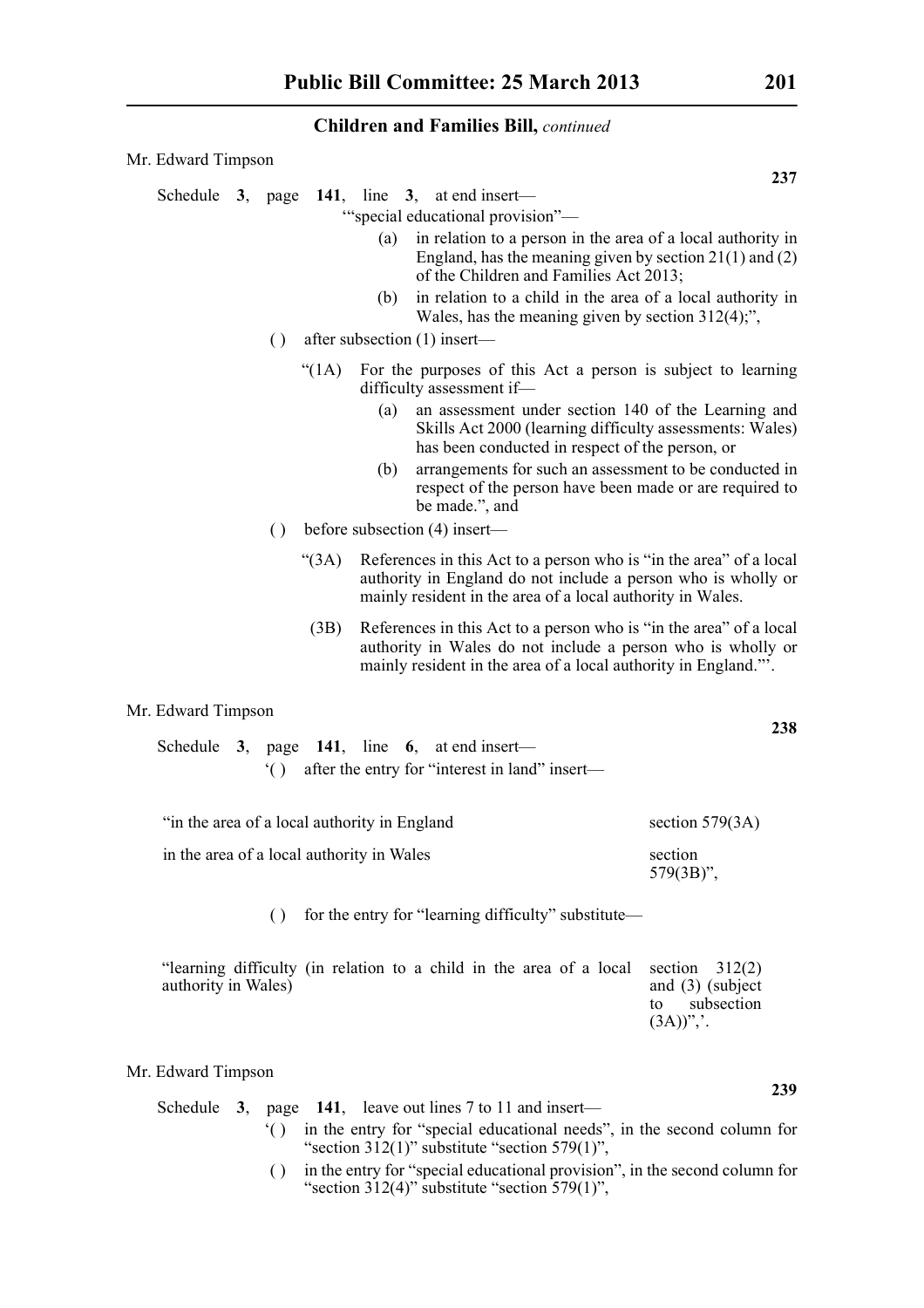- ( ) in the entry for "special school", in the second column for "sections 6(2) and" substitute "section", and
- ( ) in the entry for "subject to learning difficulty assessment", in the second column for "section 13(4)" substitute "section 579(1A)".'.

#### Mr. Edward Timpson

- Schedule **3**, page **141**, line **11**, at end insert—
	- '13A In Schedule 35B (meaning of "eligible child" for purposes of section 508B), in paragraph 15(3)—
		- (a) for "independent school" substitute "independent educational institution";
		- (b) in paragraph (a)—
			- (i) for "school" substitute "institution";
			- (ii) for "statement maintained for the child under section 324" substitute "EHC plan maintained for the child", and
		- $(c)$  in paragraph  $(b)$ 
			- (i) for "schools" (in both places) substitute "institutions";
			- (ii) for "statement" substitute "plan".
	- 13B (1) In Schedule 36A (education functions), the table in paragraph 2 is amended as follows.
		- (1) In the entry for the Disabled Persons (Services, Consultation and Representation) Act 1986, in the second column after "child with" insert "an EHC plan or".
		- (2) In the entry for the Learning and Skills Act 2000, omit the entry for section 139A.'.

#### Mr. Edward Timpson

Schedule **4**, page **142**, line **14**, at end insert—

'() In subsection (5), for "under Chapter 4" substitute "by the Chief Inspector for the purposes of Chapter 4".'.

#### Mr. Edward Timpson

Schedule **4**, page **143**, leave out lines 24 to 27 and insert—

- "(aa) prohibiting the applicant from being registered in the early years register as an early years childminder if the applicant is registered with a childminder agency;
- (ab) prohibiting the applicant from being registered with an early years childminder agency as an early years childminder if the applicant is registered—
	- (i) with another childminder agency;
	- (ii) in the early years register or the general childcare register;".'.

#### Mr. Edward Timpson

Schedule **4**, page **144**, leave out lines 13 to 16 and insert—

"(aa) prohibiting the applicant from being registered in the early years register as an early years provider other than a

**240**

**241**

#### **242**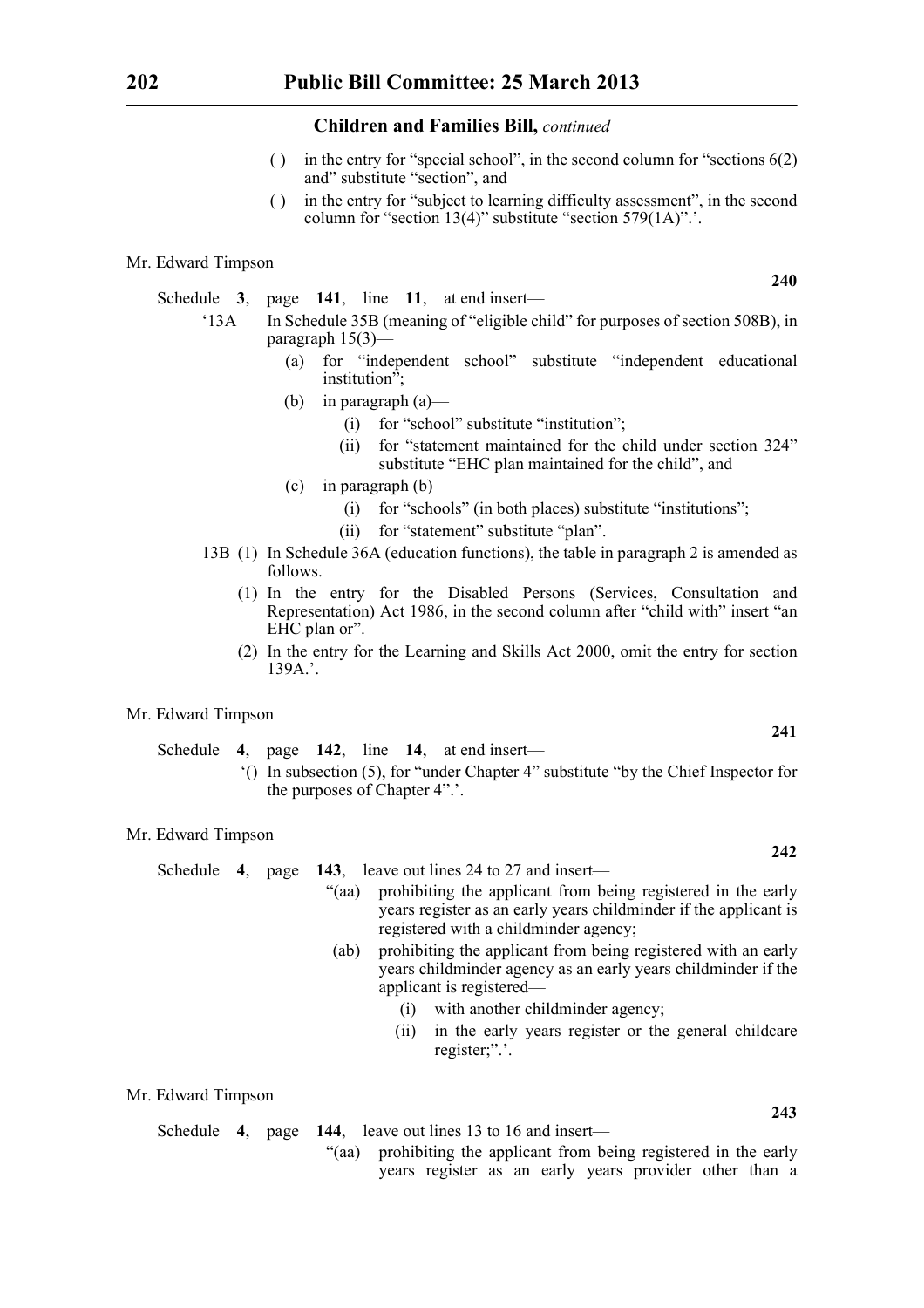childminder if the applicant is registered with a childminder agency;

- (ab) prohibiting the applicant from being registered with an early years childminder agency as an early years provider other than a childminder if the applicant is registered—
	- (i) with another childminder agency;
	- (ii) in the early years register or the general childcare register;".'.

#### Mr. Edward Timpson

- Schedule **4**, page **149**, leave out lines 19 to 22 and insert—
	- "(aa) prohibiting the applicant from being registered in Part A of the general childcare register as a later years childminder if the applicant is registered with a childminder agency;
	- (ab) prohibiting the applicant from being registered with a later years childminder agency as an later years childminder if the applicant is registered—
		- (i) with another childminder agency;
		- (ii) in the early years register or the general childcare register;".'.

Mr. Edward Timpson

Schedule **4**, page **150**, leave out lines 8 to 11 and insert—

- "(aa) prohibiting the applicant from being registered in Part A of the general childcare register as a later years provider other than a childminder if the applicant is registered with a childminder agency;
- (ab) prohibiting the applicant from being registered with a later years childminder agency as a later years provider other than a childminder if the applicant is registered—
	- (i) with another childminder agency;
	- (ii) in the early years register or the general childcare register;".'.

#### Mr. Edward Timpson

Schedule **4**, page **150**, line **36**, at end insert—

- '17A In section 57 (special procedure for registered early years providers), in the title for "registered early years providers" substitute "providers registered in the early years register".
- 17B After section 57 insert—

#### **"57A Special procedure for providers registered with early years childminder agencies**

- (1) Subsection (2) applies where—
	- (a) a person is registered with an early years childminder agency as an early years childminder, and
	- (b) that agency is also a later years childminder agency.

**245**

**246**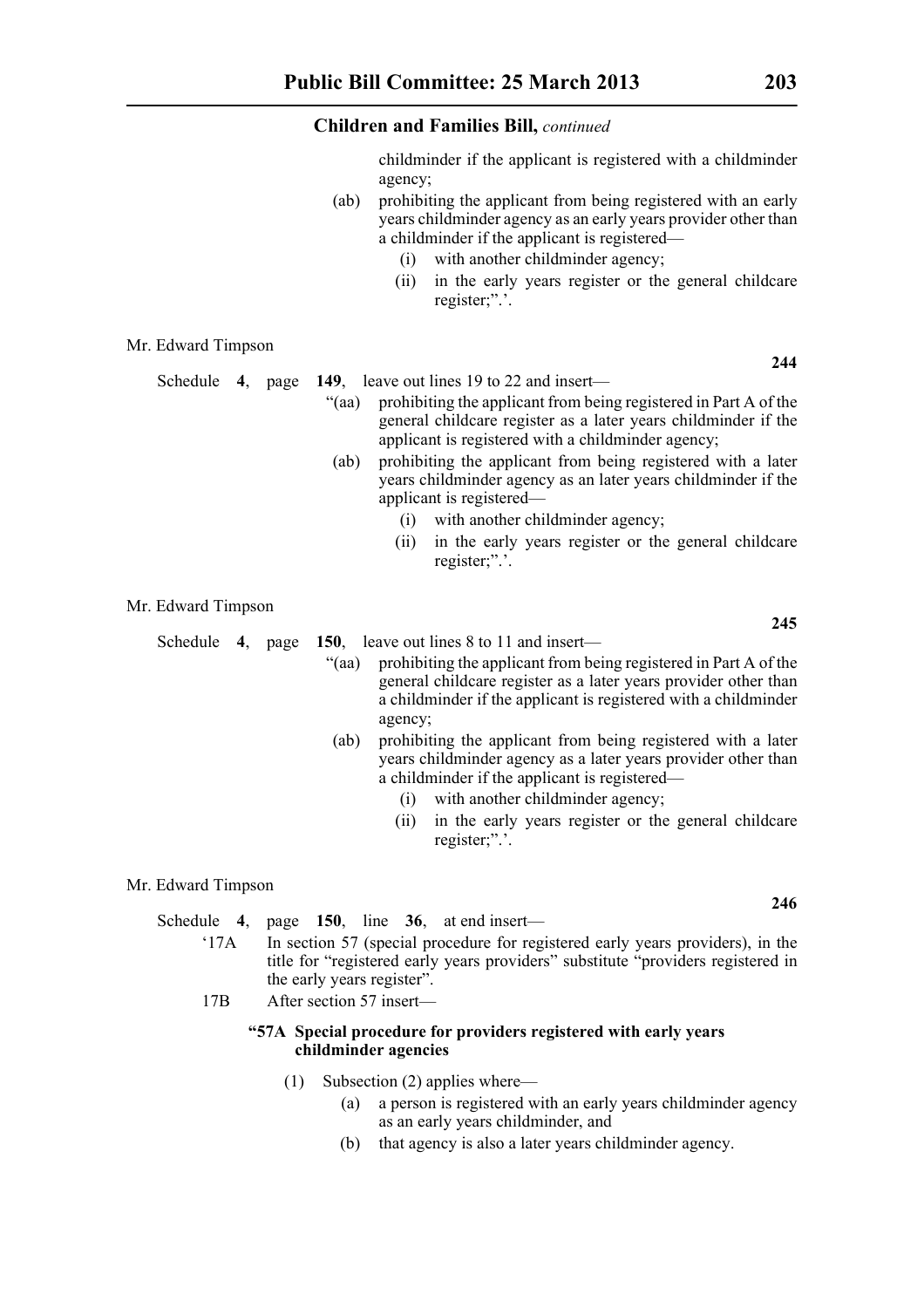- (2) If the person gives notice to the agency that he or she proposes to provide later years childminding in respect of which he or she is required to be registered under this Chapter, the agency must—
	- (a) register the person in the register maintained by the agency as a later years childminder, and
	- (b) give the person a certificate of registration stating that he or she is so registered.
- (3) Subsection (4) applies where—
	- (a) a person is registered with an early years childminder agency in respect of particular premises as an early years provider other than a childminder, and
	- (b) that agency is also a later years childminder agency.
- (4) If the person gives notice to the agency that he or she proposes to provide later years provision in respect of which he or she is required to be registered under this Chapter on the same premises, the agency must—
	- (a) register the person in the register maintained by the agency as a later years provider other than a childminder, in respect of the premises, and
	- (b) give the person a certificate of registration stating that he or she is so registered.
- (5) Subsections (3) and (4) of section 56A apply in relation to a certificate of registration given in pursuance of subsection (2) or (4) of this section as they apply in relation to a certificate of registration given in pursuance of subsection (1) or (2) of that section."'.

#### Mr. Edward Timpson

Schedule **4**, page **154**, line **18**, at end insert—

#### 'PART 3A

#### VOLUNTARY REGISTRATION WITH CHILDMINDER AGENCY

- 21A In section 65 (special procedure for persons already registered), in the title, at the end insert "in a childcare register".
- 21B After section 65 insert—

#### *"Voluntary registration of persons registered with childminder agencies*

#### **65A Procedure for persons already registered with a childminder agency**

- (1) A person who is registered as an early years childminder with an early years childminder agency or as a later years childminder with a later years childminder agency may give notice to the agency that he or she wishes to be registered with the agency in respect of the provision in England of—
	- (a) later years childminding for a child who has attained the age of eight;
	- (b) early years childminding or later years childminding for a child who has not attained that age but in respect of which the person is not required to be registered under Chapter 2 or 3.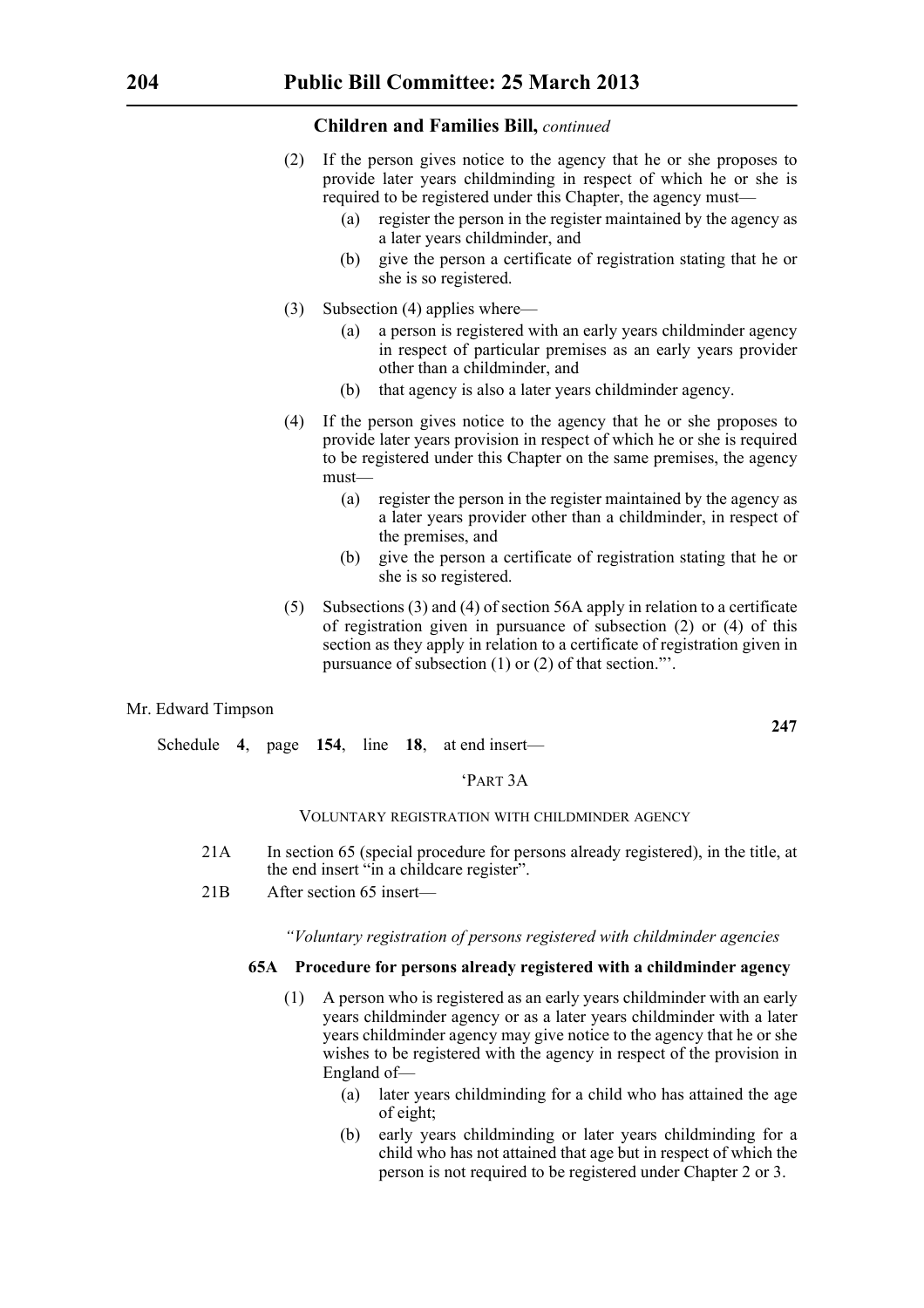- (2) If a person gives notice to an agency under subsection (1), the agency must—
	- (a) register the person in the register maintained by the agency as a childminder registered under this Chapter, and
	- (b) give the person a certificate of registration stating that he or she is so registered.
- (3) A person who is registered as an early years provider (other than an childminder) with an early years childminder agency or as a later years provider (other than a childminder) with a later years childminder agency in respect of particular premises may give notice to the agency that he or she wishes to be registered with the agency in respect of the provision on the same premises of—
	- (a) later years provision (other than later years childminding) for a child who has attained the age of eight;
	- (b) early years provision or later years provision (other than early years or later years childminding) for a child who has not attained that age but in respect of which the person is not required to be registered under Chapter 2 or 3.
- (4) If a person gives notice to an agency under subsection (3), the agency must—
	- (a) register the person in the register maintained by the agency as a provider of childcare (other than a childminder) registered under this Chapter, in respect of the premises, and
	- (b) give the person a certificate of registration stating that he or she is so registered.
- (5) A certificate of registration given to the applicant in pursuance of subsection (2) or (4) must contain prescribed information about prescribed matters.
- (6) If there is a change of circumstances which requires the amendment of a certificate of registration, the agency must give the registered person an amended certificate."
- 21C In section 66 (conditions on registration), in subsections (1) and (5) for "under this Chapter" substitute "in Part B of the general childcare register".
- 21D (1) Section 67 (regulations governing activities) is amended as follows.
	- (2) In subsection  $(4)$ 
		- (a) after "Chief Inspector" insert ", early years childminder agencies or later years childminder agencies", and
		- (b) omit "his".
	- (3) In subsection  $(5)$ 
		- (a) after "Chief Inspector" insert ", early years childminder agencies or later years childminder agencies", and
		- (b) omit "his".
	- (4) In subsection (6) after paragraph (a) (and before the "or" which follows it) insert—
		- "(aa) by early years childminder agencies or later years childminder agencies in the exercise of functions under this Part,".'.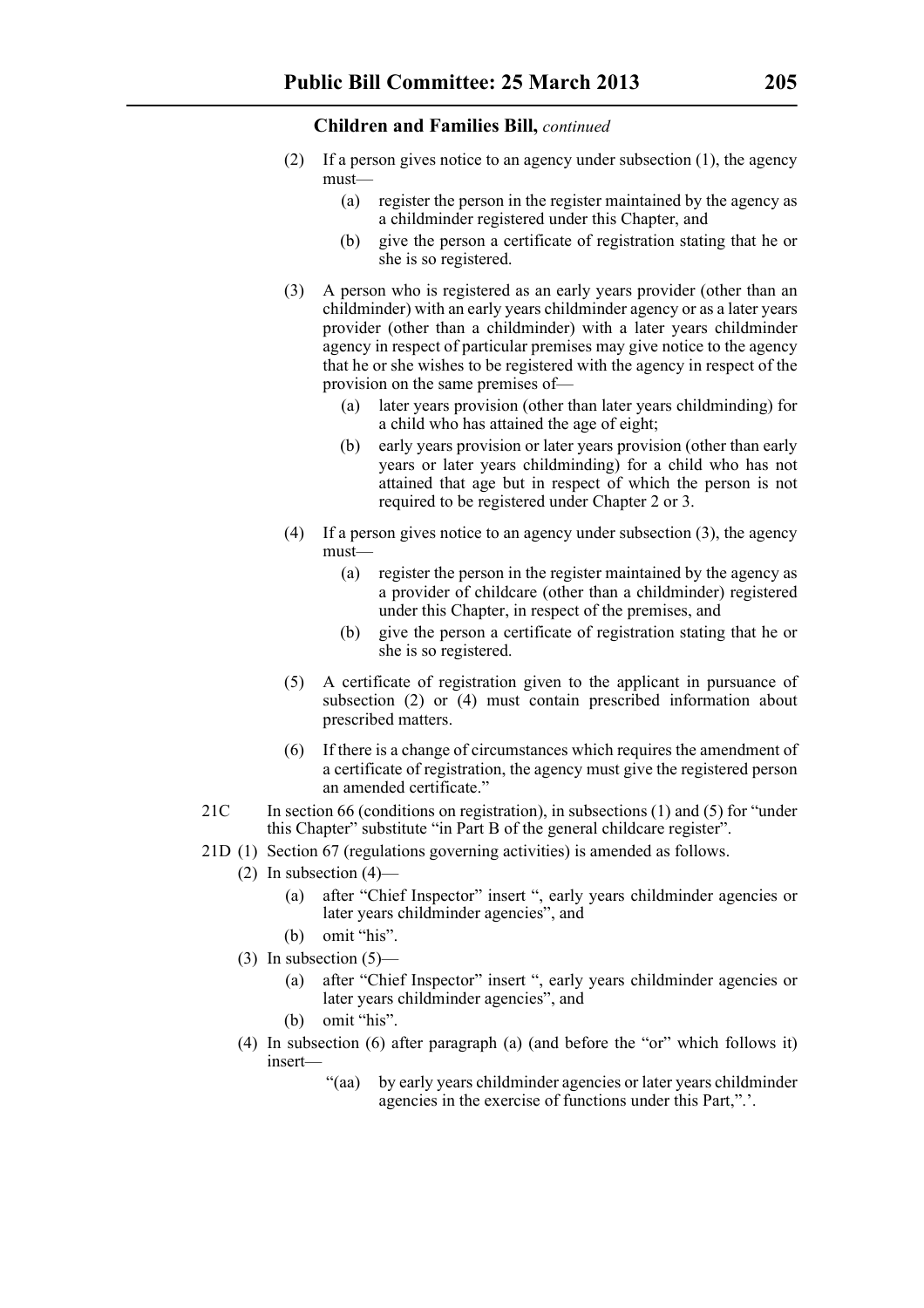| Mr. Edward Timpson |                                  |  |                                                                                                                                                                                                               | 248        |
|--------------------|----------------------------------|--|---------------------------------------------------------------------------------------------------------------------------------------------------------------------------------------------------------------|------------|
|                    |                                  |  | Schedule 4, page 154, line 33, at end insert—<br>() In subsection (5) for "as a childminder under Chapter 4" substitute "under<br>Chapter 4 in Part B of the general childcare register as a childminder"     |            |
| Mr. Edward Timpson |                                  |  |                                                                                                                                                                                                               |            |
|                    |                                  |  | Schedule 4, page 155, line 23, leave out 'or $3'$ and insert ', $3$ or $4'$ .                                                                                                                                 | 249        |
| Mr. Edward Timpson |                                  |  |                                                                                                                                                                                                               |            |
|                    |                                  |  | Schedule 4, page 156, line 27, leave out 'or 3' and insert ', 3 or 4'.                                                                                                                                        | <b>250</b> |
| Mr. Edward Timpson |                                  |  |                                                                                                                                                                                                               |            |
|                    |                                  |  | Schedule 4, page 156, line 40, leave out 'or $3'$ and insert ', $3$ or $4'$ .                                                                                                                                 | 251        |
| Mr. Edward Timpson |                                  |  |                                                                                                                                                                                                               |            |
|                    | the general childcare register'. |  | Schedule 4, page 157, line 40, leave out 'under Chapter 4' and insert 'in Part B of                                                                                                                           | 252        |
| Mr. Edward Timpson |                                  |  |                                                                                                                                                                                                               | 253        |
|                    |                                  |  | Schedule 4, page 159, line 7, at end insert—                                                                                                                                                                  |            |
|                    | (3C)                             |  | An early years childminder agency or a later years childminder agency<br>must not register for the purposes of Chapter 4 a person who is<br>disqualified from registration by regulations under section 75.". |            |
| Mr. Edward Timpson |                                  |  |                                                                                                                                                                                                               |            |
|                    |                                  |  | Schedule 4, page 159, line 8, leave out 'or $(3B)$ ' and insert ', $(3B)$ or $(3C)$ '.                                                                                                                        | 254        |
| Mr. Edward Timpson |                                  |  |                                                                                                                                                                                                               |            |
|                    |                                  |  | Schedule 4, page 159, line 13, leave out 'or $(3B)$ ' and insert ', $(3B)$ or $(3C)$ '.                                                                                                                       | 255        |
| Mr. Edward Timpson |                                  |  |                                                                                                                                                                                                               |            |
|                    |                                  |  | Schedule 4, page $162$ , line 17, leave out 'or 3' and insert ', 3 or 4'.                                                                                                                                     | 256        |
| Mr. Edward Timpson |                                  |  |                                                                                                                                                                                                               |            |
|                    |                                  |  | Schedule 4, page 162, line 29, after 'to' insert 'the Secretary of State,'.                                                                                                                                   | 257        |
| Mr. Edward Timpson |                                  |  |                                                                                                                                                                                                               |            |
|                    |                                  |  | Schedule 4, page 162, line 32, after 'to' insert 'the Secretary of State,'.                                                                                                                                   | 258        |